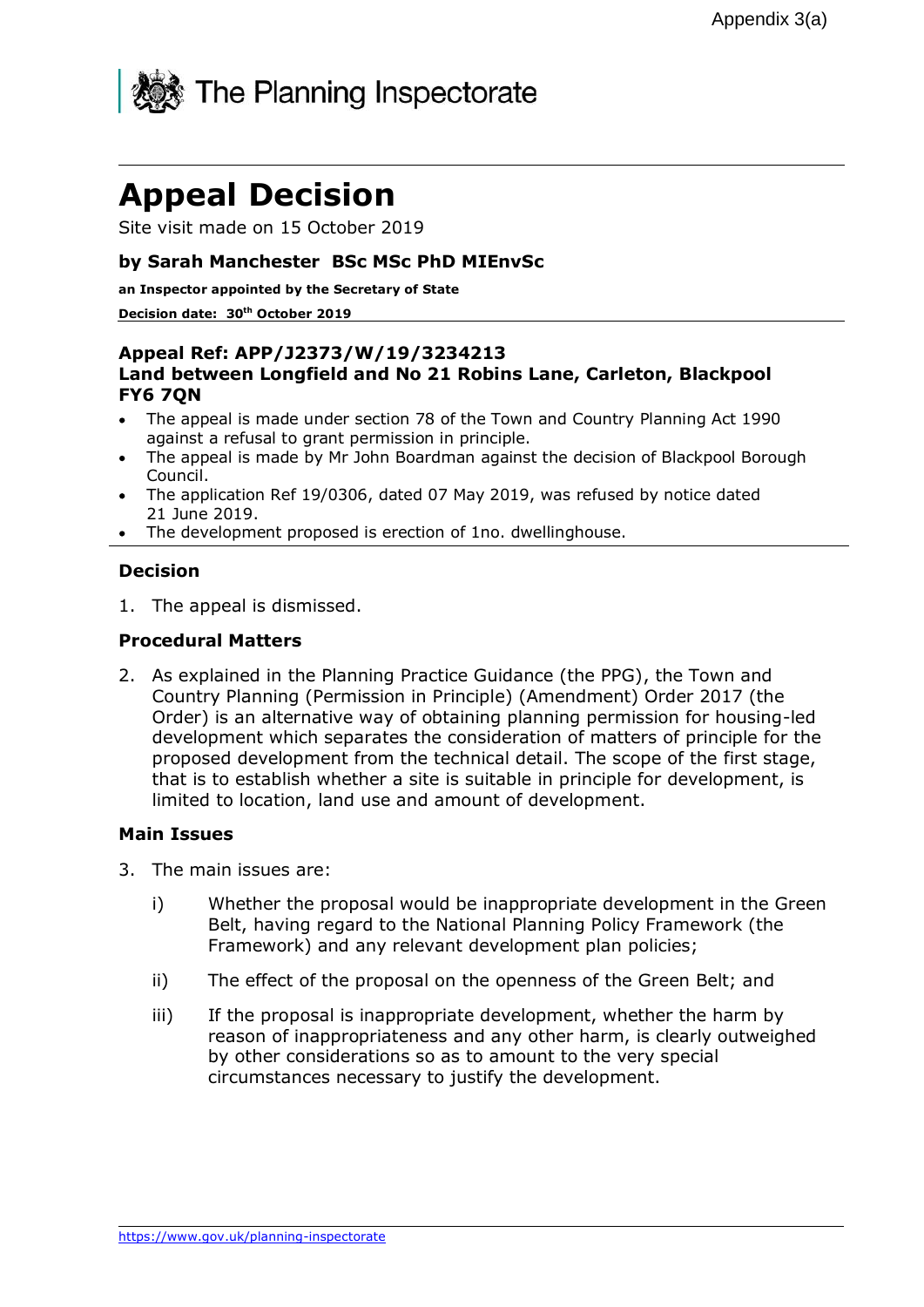# Reasons

Whether the proposal would be inappropriate development

- 4. The appeal site is to the east of Robins Lane, between No 21 and Longfield. It is in the Green Belt on the outskirts of Carleton and beyond the administrative boundary of Wyre.
- 5. Paragraph 143 of the Framework states that inappropriate development is, by definition, harmful to the Green Belt and should not be approved except in very special circumstances.
- 6. Policy CS6 of the Blackpool Local Plan Part 1: Core Strategy 2012-2027 Adopted January 2016 (the CS) sets out that the Green Belt will be protected in accordance with national policy, to protect openness and character, and retain local distinctiveness. In this respect, Paragraph 145 of the Framework states that new buildings are inappropriate in the Green Belt unless they meet one of a limited number of specific exceptions, including 145 e) limited infilling in villages.
- 7. The Framework does not define a village or what would constitute limited infilling. In this case, Carleton does not have the character of a village in the Green Belt, being neither surrounded, nor washed over, by the Green Belt. Moreover, notwithstanding that it has local services and facilities, Carleton is functionally and physically linked to Poulton-Le-Fylde and both parties agree that it is part of the urban settlement of Poulton-Le-Fylde.
- 8. Although the appeal site is beyond the urban edge of Poulton-Le-Fylde and Carleton, the defined settlement boundary is not necessarily determinative for the purpose of identifying a village. However, in this case there is a distinct change in character where the defined urban edge meets the countryside. At this point, Robins Lane is an unadopted rural road with no footway and it is narrow and enclosed by tall hedges with overhanging trees. The consistency of the urban built form, including in terms of plot sizes, spacing and boundary treatments, quickly gives way to sparse and sporadic development characteristic of rural areas.
- 9. The part of Robins Lane that includes the appeal site is characterised by a small number of widely and irregularly spaced properties, set in generous grounds and with intervening areas of farmed land. They are not a linear continuation of the built form of Carleton and they do not form a coherent group of properties beyond the settlement. Moreover, the appeal site is in any case part of a large open field which is visually, functionally and physically related to the undeveloped countryside behind Robins Lane at this point. Consequently, the site is not part of Carleton and it is not within a village for the purposes of my assessment.
- 10. While appeal decisions elsewhere have addressed the issue of infilling within villages, the assessment in each case will depend upon the particular circumstances of the site and its surroundings. In the case referred to on the outskirts of Blackburn, the Inspector concluded that the site was within a village for the purposes of the Framework. However, notwithstanding the similarity in respect of the relationship to the administrative boundary, there are nevertheless differences between the sites. In that case, the appeal site was part of a long ribbon of development with a large number of houses to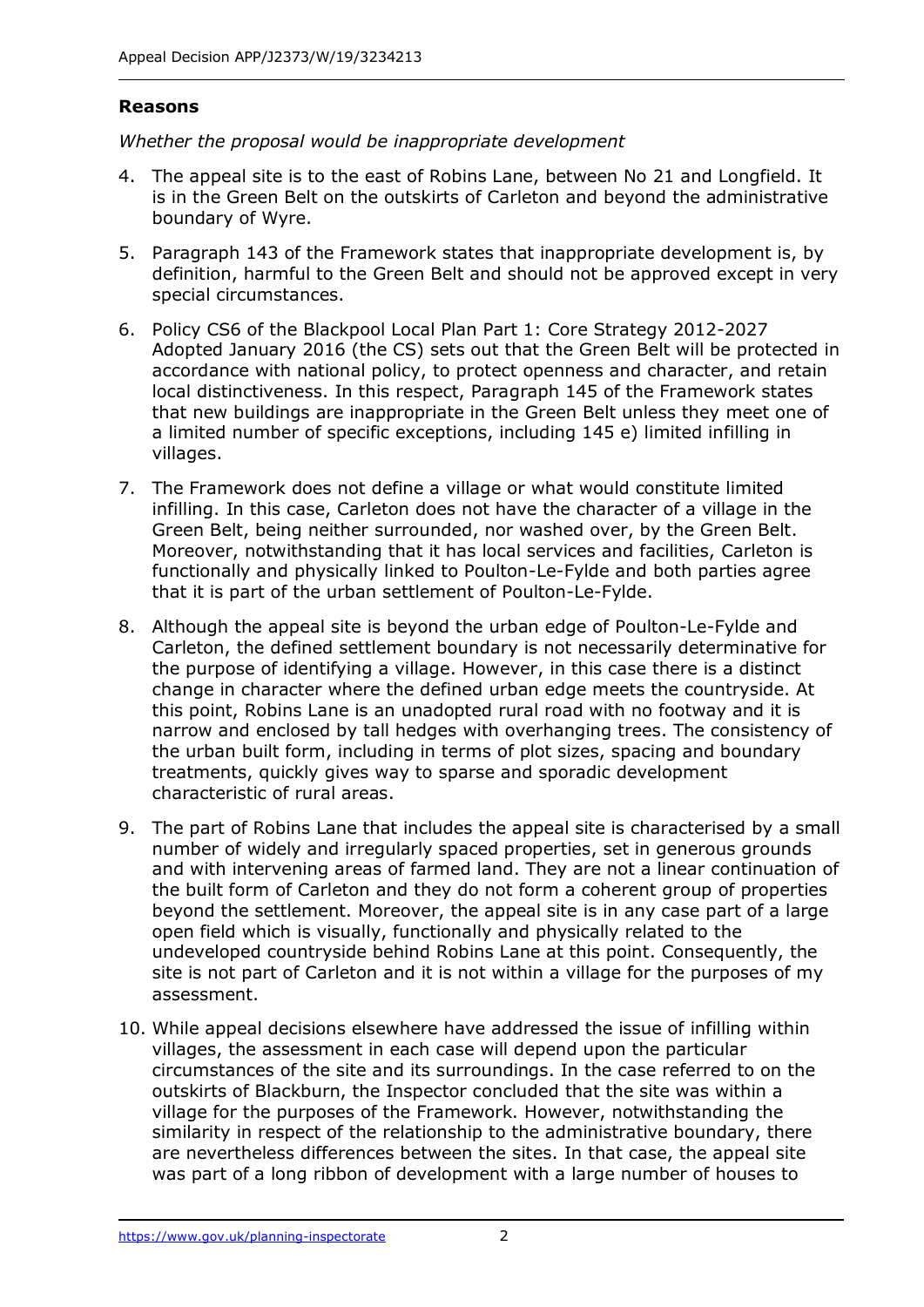either side of Barker Lane. Moreover, while there is a change in character along Barker Lane, it is nevertheless a continuation of the built form of Blackburn. It is not therefore directly comparable to the appeal site before me, which is in the countryside and which is not a linear continuation of the built form of Carleton.

11. I therefore conclude that the proposal would be inappropriate development in the Green Belt, as it would not meet the exceptions for the construction of new buildings set out in the Framework. It would conflict with paragraph 145 of the Framework. It therefore follows that it would also conflict with Policy CS6 of the CS.

# Effects on openness of the Green Belt

- 12. Paragraph 133 of the Framework states that the essential characteristics of Green Belts are their openness and their permanence. The assessment of openness requires a consideration of both spatial and visual impacts.
- 13. There are no details provided in respect of the layout, scale or appearance of the proposed dwelling, in accordance with the limited requirements of the first stage of an application for permission in principle. However, the appellant envisages that the dwelling would reflect the scale, character and appearance of neighbouring residential properties.
- 14. The appeal site is an undeveloped field with open countryside behind. The proposal would therefore introduce a significant footprint of permanent development in this location as a result of the construction of a detached residential dwelling with associated vehicular access and car parking. Consequently, the proposal would result in a significant spatial loss of openness.
- 15. Notwithstanding the vegetated boundary to the Lane, a dwelling in this location would be visible from locations along the Lane and from nearby properties and the surrounding countryside. Irrespective of its scale and appearance, there would be a significant visual impact resulting from the bulk of a new dwelling and associated domestic paraphernalia. The proposal would represent encroachment into the countryside and there would be a harmful loss of openness of the Green Belt. While the loss might be somewhat modest in the context of the Green Belt as a whole, there would be a moderate loss of openness in this locality.

# Other Considerations

- 16. The appeal site is in an accessible location with respect to local services and facilities and the availability of public transport. However, any site proposed for new housing would be required to have reasonable access to services and facilities. Therefore, while the accessibility of the site would be a small benefit, there are nevertheless likely to be other equally accessible sites in more suitable locations. This is therefore a matter which carries little weight in my assessment.
- 17. The proposal would not result in harm to the highway network or to the living conditions of the occupiers of neighbouring residential properties. However, these are neutral factors and do not weigh in favour of the scheme.